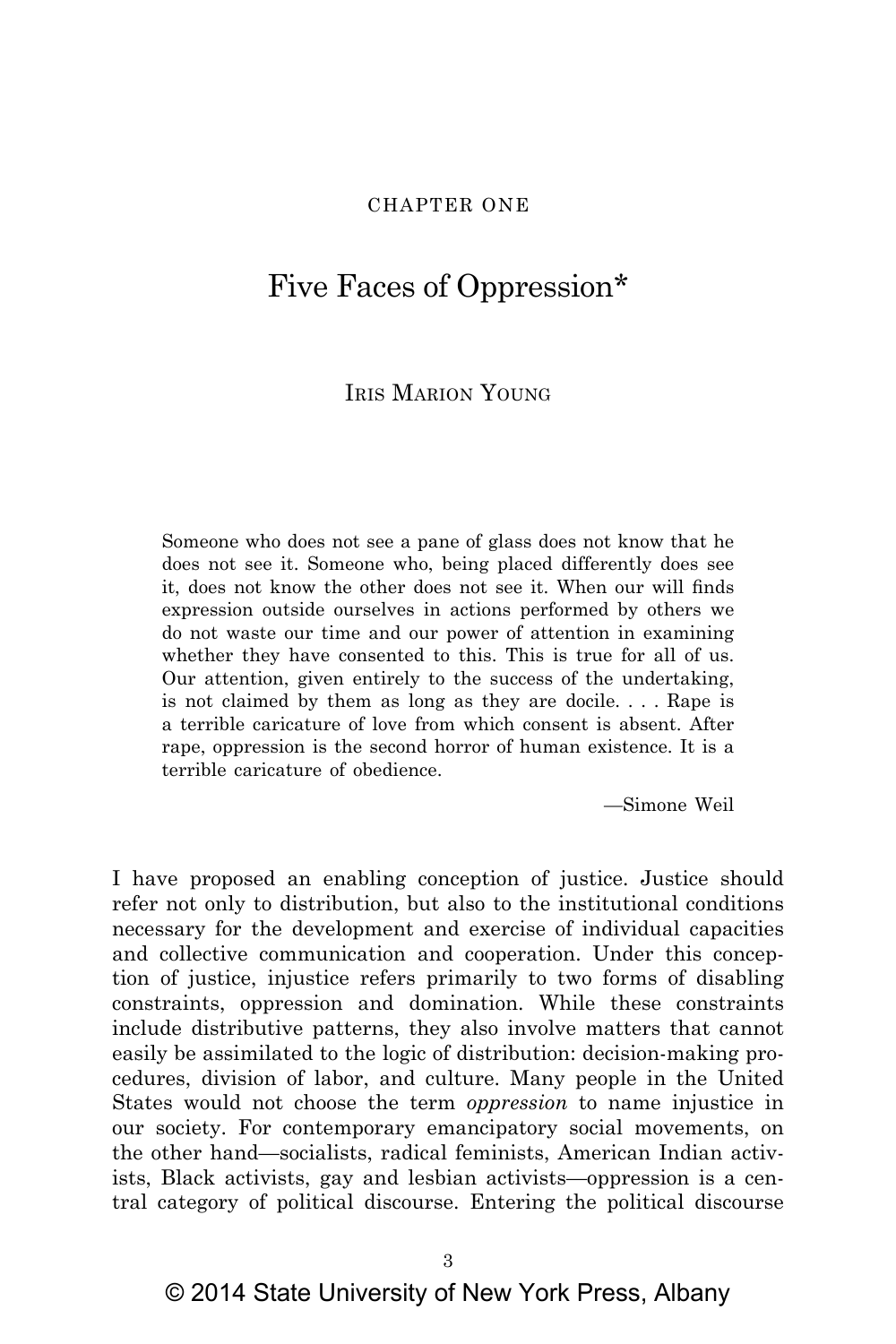in which oppression is a central category involves adopting a general mode of analyzing and evaluating social structures and practices that is incommensurate with the language of liberal individualism that dominates political discourse in the United States. A major political project for those of us who identify with at least one of these movements must thus be to persuade people that the discourse of oppression makes sense of much of our social experience. We are ill prepared for this task, however, because we have no clear account of the meaning of oppression. While we find the term used often in the diverse philosophical and theoretical literature spawned by radical social movements in the United States, we find little direct discussion of the meaning of the concept as used by these movements.

In this chapter, I offer some explication of the concept of oppression as I understand its use by new social movements in the United States since the 1960s. My starting point is reflection on the conditions of the groups said by these movements to be oppressed: among others women, Blacks, Chicanos, Puerto Ricans and other Spanishspeaking Americans, American Indians, Jews, lesbians, gay men, Arabs, Asians, old people, working-class people, and the physically and mentally disabled. I aim to systematize the meaning of the concept of oppression as used by these diverse political movements, and to provide normative argument to clarify the wrongs the term names.

Obviously the above-named groups are not oppressed to the same extent or in the same ways. In the most general sense, all oppressed people suffer some inhibition of their ability to develop and exercise their capacities and express their needs, thoughts, and feelings. In that abstract sense all oppressed people face a common condition. Beyond that, in any more specific sense, it is not possible to define a single set of criteria that describe the condition of oppression of the above groups. Consequently, attempts by theorists and activists to discover a common description or the essential causes of the oppression of all these groups have frequently led to fruitless disputes about whose oppression is more fundamental or more grave. The contexts in which members of these groups use the term *oppression* to describe the injustices of their situation suggest that oppression names, in fact, a family of concepts and conditions, which I divide into five categories: exploitation, marginalization, powerlessness, cultural imperialism, and violence.

In this chapter I explicate each of these forms of oppression. Each may entail or cause distributive injustices, but all involve issues of justice beyond distribution. In accordance with ordinary political usage, I suggest that oppression is a condition of groups. Thus before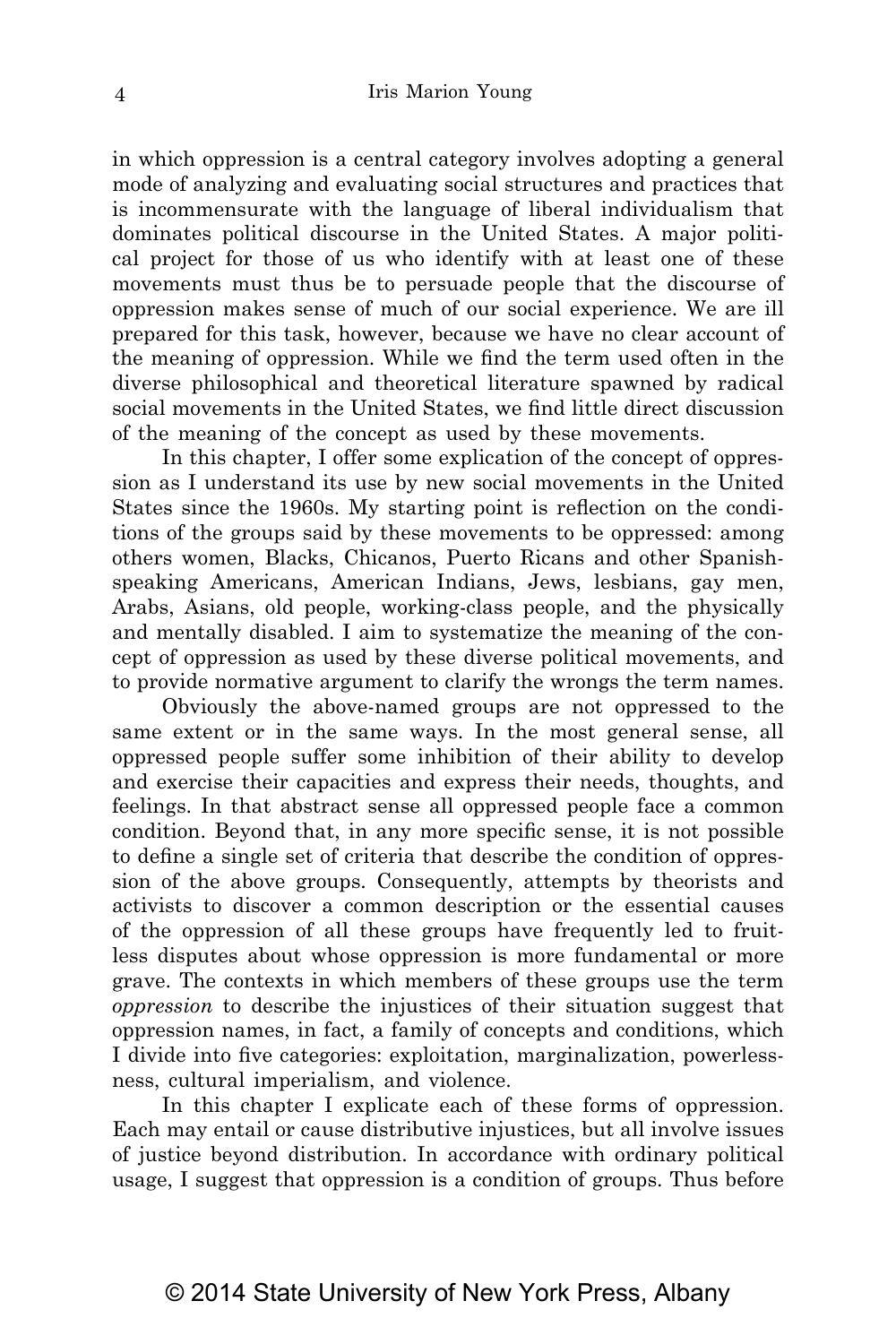explicating the meaning of oppression, we must examine the concept of a social group.

## Oppression as a Structural Concept

One reason that many people would not use the term *oppression* to describe injustice in our society is that they do not understand the term in the same way as do new social movements. In its traditional usage, *oppression* means the exercise of tyranny by a ruling group. Thus many Americans would agree with radicals in applying the term oppression to the situation of Black South Africans under apartheid. Oppression also traditionally carries a strong connotation of conquest and colonial domination. The Hebrews were oppressed in Egypt, and many uses of the term *oppression* in the West invoke this paradigm.

Dominant political discourse may use the term *oppression* to describe societies other than our own, usually Communist or purportedly Communist societies. Within this anti-Communist rhetoric both tyrannical and colonialist implications of the term appear. For the anti-Communist, Communism denotes precisely the exercise of brutal tyranny over a whole people by a few rulers and the will to conquer the world, bringing hitherto independent peoples under that tyranny. In dominant political discourse it is not legitimate to use the term *oppression* to describe our society, because oppression is the evil perpetrated by the Others.

New left social movements of the 1960s and 1970s, however, shifted the meaning of the concept of oppression. In its new usage oppression designates the disadvantage and injustice some people suffer not because a tyrannical power coerces them, but because of the everyday practices of a well-intentioned liberal society. In this new left usage, the tyranny of a ruling group over another as in South Africa, must certainly be called oppressive. But oppression also refers to systemic constraints on groups that are not necessarily the result of the intentions of a tyrant. Oppression in this sense is structural, rather than the result of a few people's choices or policies. Its causes are embedded in unquestioned norms, habits, and symbols, in the assumptions underlying institutional rules and the collective consequences of following those rules. It names, as Marilyn Frye puts it, "an enclosing structure of forces and barriers which tends to the immobilization and reduction of a group or category of people" (Frye, 1983a, p. 11). In this extended structural sense oppression refers to the vast and deep injustices some groups suffer as a consequence of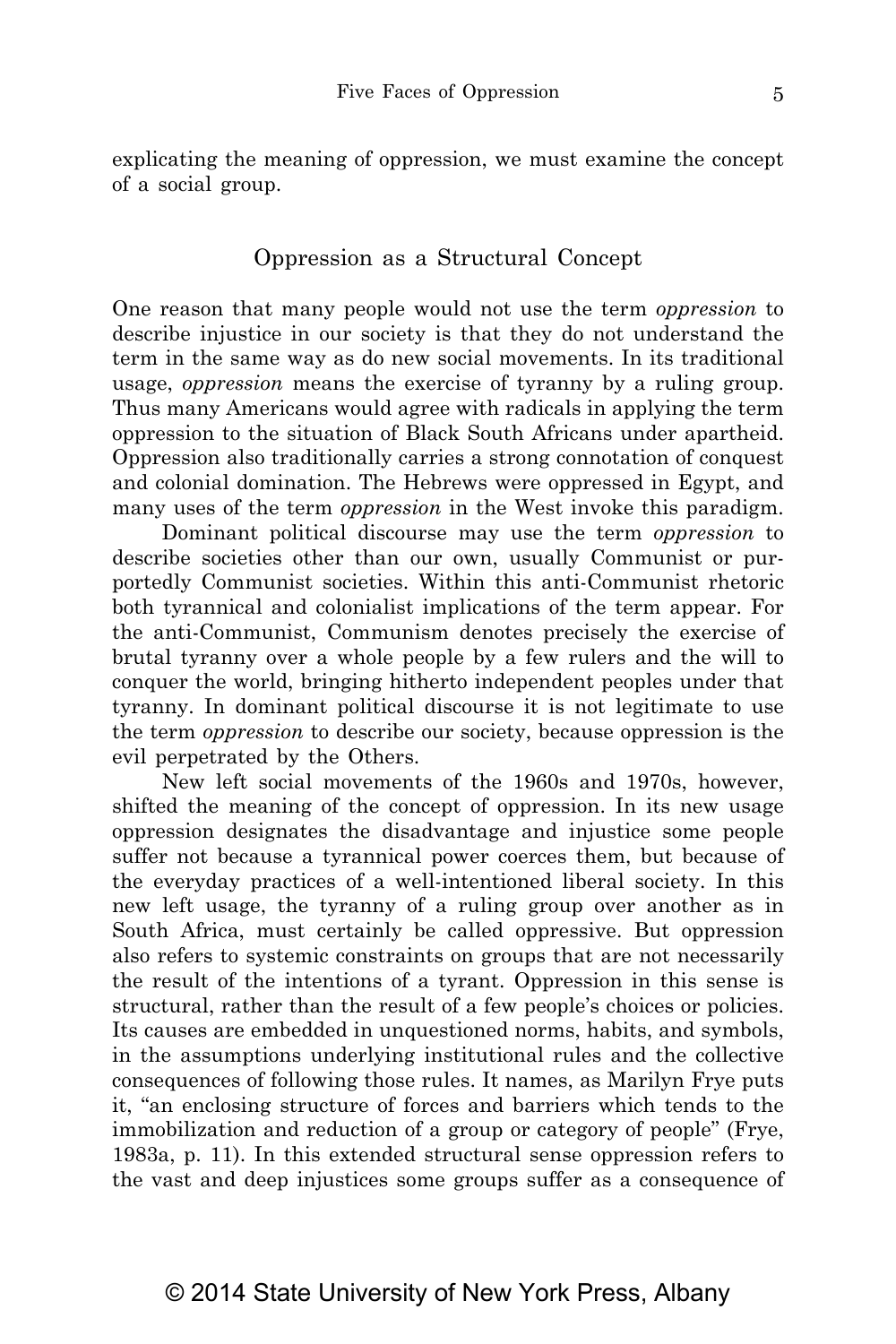often unconscious assumptions and reactions of well-meaning people in ordinary interactions, media and cultural stereotypes, and structural features of bureaucratic hierarchies and market mechanisms in short the normal processes of everyday life. We cannot eliminate this structural oppression by getting rid of the rulers or making some new laws, because oppressions are systematically reproduced in major economic, political, and cultural institutions.

The systemic character of oppression implies that an oppressed group need not have a correlate oppressing group. While structural oppression involves relations among groups, these relations do not always fit the paradigm of conscious and intentional oppression of one group by another. Foucault (1977) suggests that to understand the meaning and operation of power in modern society we must look beyond the model of power as "sovereignty," a dyadic relation of ruler and subject, and instead analyze the exercise of power as the effect of often liberal and "humane" practices of education, bureaucratic administration, production, and distribution of consumer goods, medicine, and so on. The conscious actions of many individuals daily contribute to maintaining and reproducing oppression, but those people are usually simply doing their jobs or living their lives, and do not understand themselves as agents of oppression.

I do not mean to suggest that within a system of oppression individual persons do not intentionally harm others in oppressed groups. The raped woman, the beaten Black youth, the locked-out worker, the gay man harassed on the street are victims of intentional actions by identifiable agents. I also do not mean to deny that specific groups are beneficiaries of the oppression of other groups, and thus have an interest in their continued oppression. Indeed, for every oppressed group there is a group that is *privileged* in relation to that group.

The concept of oppression has been current among radicals since the 1960s, partly in reaction to Marxist attempts to reduce the injustices of racism and sexism, for example, to the effects of class domination or bourgeois ideology. Racism, sexism, ageism, homophobia, some social movements asserted, are distinct forms of oppression with their own dynamics apart from the dynamics of class, even though they may interact with class oppression. From often heated discussions among socialists, feminists, and antiracism activists in the last ten years, a consensus is emerging that many different groups must be said to be oppressed in our society, and that no single form of oppression can be assigned causal or moral primacy (see Gottlieb, 1987). The same discussion has also led to the recognition that group differences cut across individual lives in a multiplicity of ways that can entail privilege and oppression for the same person in different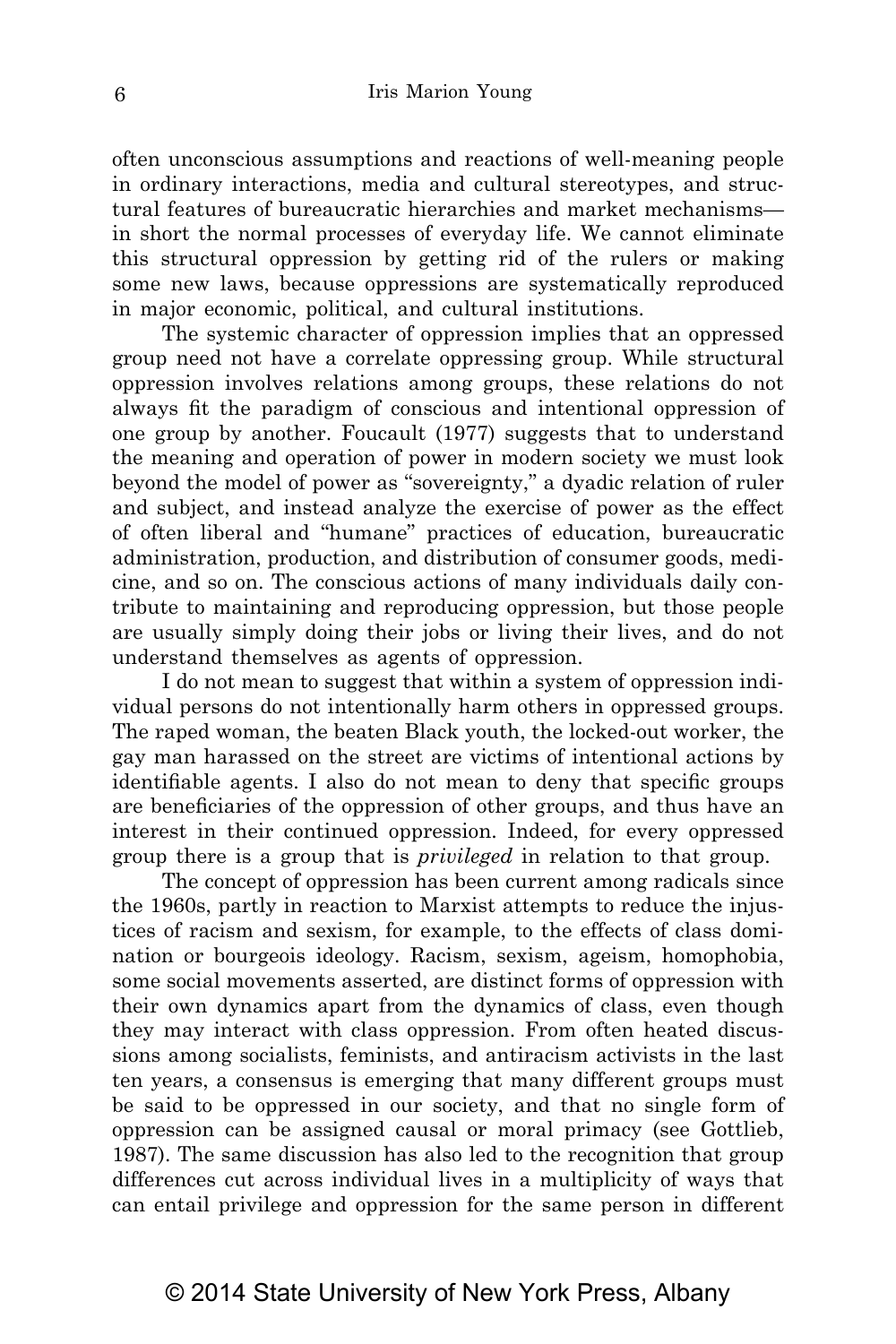respects. Only a plural explication of the concept of oppression can adequately capture these insights.

Accordingly, I offer below an explication of five faces of oppression as a useful set of categories and distinctions that I believe is comprehensive, in the sense that it covers all the groups said by new left social movements to be oppressed and all the ways they are oppressed. I derive the five faces of oppression from reflection on the condition of these groups. Because different factors, or combinations of factors, constitute the oppression of different groups, making their oppression irreducible, I believe it is not possible to give one essential definition of oppression. The five categories articulated in this chapter, however, are adequate to describe the oppression of any group, as well as its similarities with and differences from the oppression of other groups. But first we must ask what a group is.

## The Concept of a Social Group

Oppression refers to structural phenomena that immobilize or diminish a group. But what is a group? Our ordinary discourse differentiates people according to social groups such as women and men, age groups, racial and ethnic groups, religious groups, and so on. Social groups of this sort are not simply collections of people, for they are more fundamentally intertwined with the identities of the people described as belonging to them. They are a specific kind of collectivity, with specific consequences for how people understand one another and themselves. Yet neither social theory nor philosophy has a clear and developed concept of the social group (see Turner et al., 1987).

A social group is a collective of persons differentiated from at least one other group by cultural forms, practices, or way of life. Members of a group have a specific affinity with one another because of their similar experience or way of life, which prompts them to associate with one another more than with those not identified with the group, or in a different way. Groups are an expression of social relations; a group exists only in relation to at least one other group. Group identification arises, that is, in the encounter and interaction between social collectivities that experience some differences in their way of life and forms of association, even if they also regard themselves as belonging to the same society.

As long as they associated solely among themselves, for example, an American Indian group thought of themselves only as "the people." The encounter with other American Indians created an awareness of difference: the others were named as a group and the first group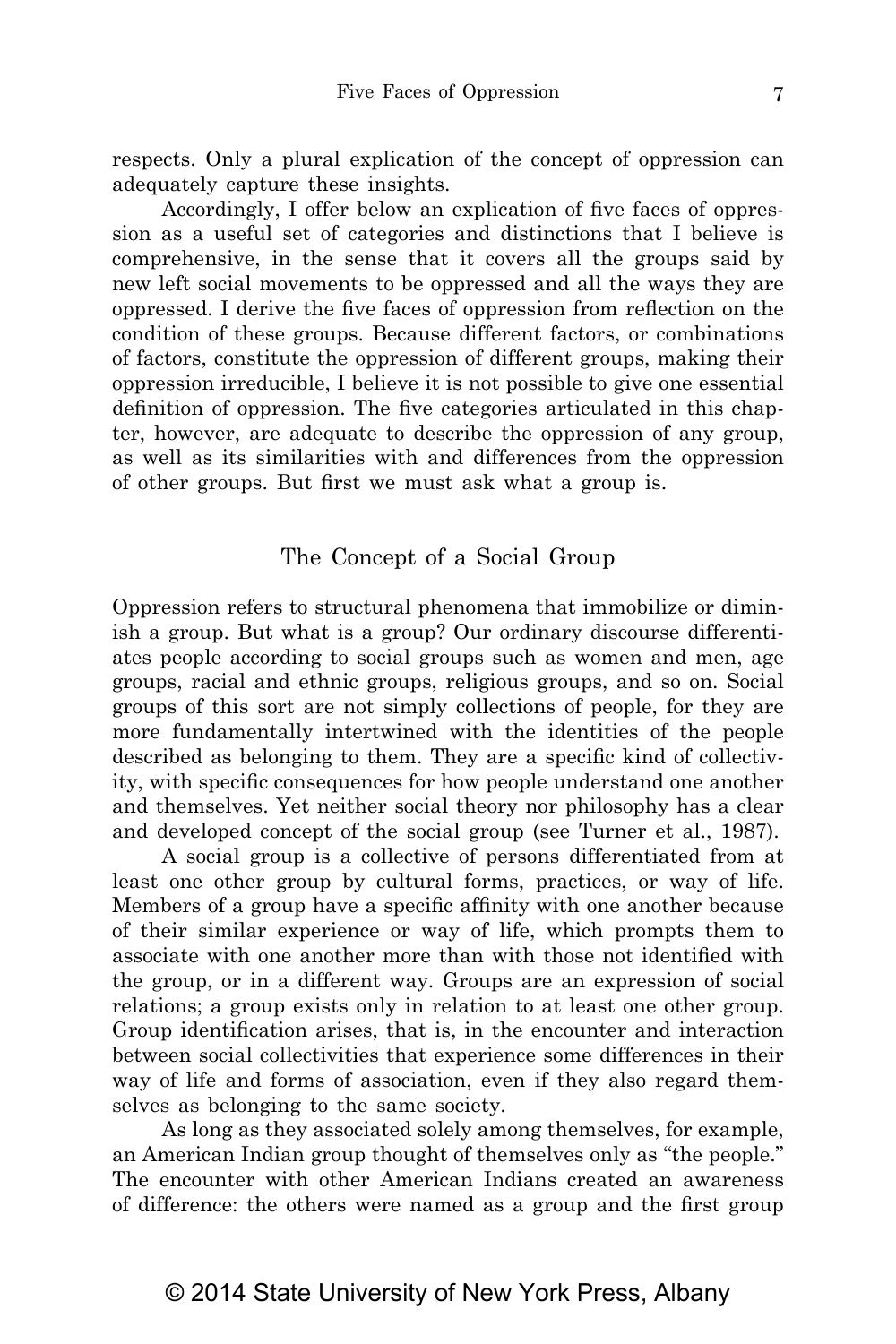came to see themselves as a group. But social groups do not arise only from an encounter between different societies. Social processes also differentiate groups within a single society. The sexual division of labor, for example, has created social groups of women and men in all known societies. Members of each gender have a certain affinity with others in their group because of what they do or experience, and differentiate themselves from the other gender, even when members of each gender consider that they have much in common with members of the other, and consider that they belong to the same society.

Political philosophy typically has no place for a specific concept of the social group. When philosophers and political theorists discuss groups they tend to conceive them either on the model of aggregates or on the model of associations, both of which are methodologically individualist concepts. To arrive at a specific concept of the social group it is thus useful to contrast social groups with both aggregates and associations. An aggregate is any classification of persons according to some attribute. Persons can be aggregated according to any to number of attributes—eye color, the make of car they drive, the street they live on. Some people interpret the groups that have emotional and social salience in our society as aggregates, as arbitrary classifications of persons according to such attributes as skin color, genitals, or age. George Sher, for example, treats social groups as aggregates, and uses the arbitrariness of aggregate classification as a reason not to give special attention to groups. "There are really as many groups as there are combinations of people and if we are going to ascribe claims to equal treatment to racial, sexual, and other groups with high visibility, it will be mere favoritism not to ascribe similar claims to these other groups as well" (Sher, 1987a, p. 256).

But "highly visible" social groups such as Blacks or women are different from aggregates, or mere "combinations of people" (see French, 1975; Friedman and May, 1985; May, 1987, chap. 1). A social group is defined not primarily by a set of shared attributes, but by a sense of identity. What defines Black Americans as a social group is not primarily their skin color; some persons whose skin color is fairly light, for example, identify themselves as Black. Though sometimes objective attributes are a necessary condition for classifying oneself or others as belonging to a certain social group, it is identification with a certain social status, the common history that social status produces, and self-identification that define the group as a group.

Social groups are not entities that exist apart from individuals but neither are they merely arbitrary classifications of individuals according to attributes that are external to or accidental to their identities. Admitting the reality of social groups does not commit one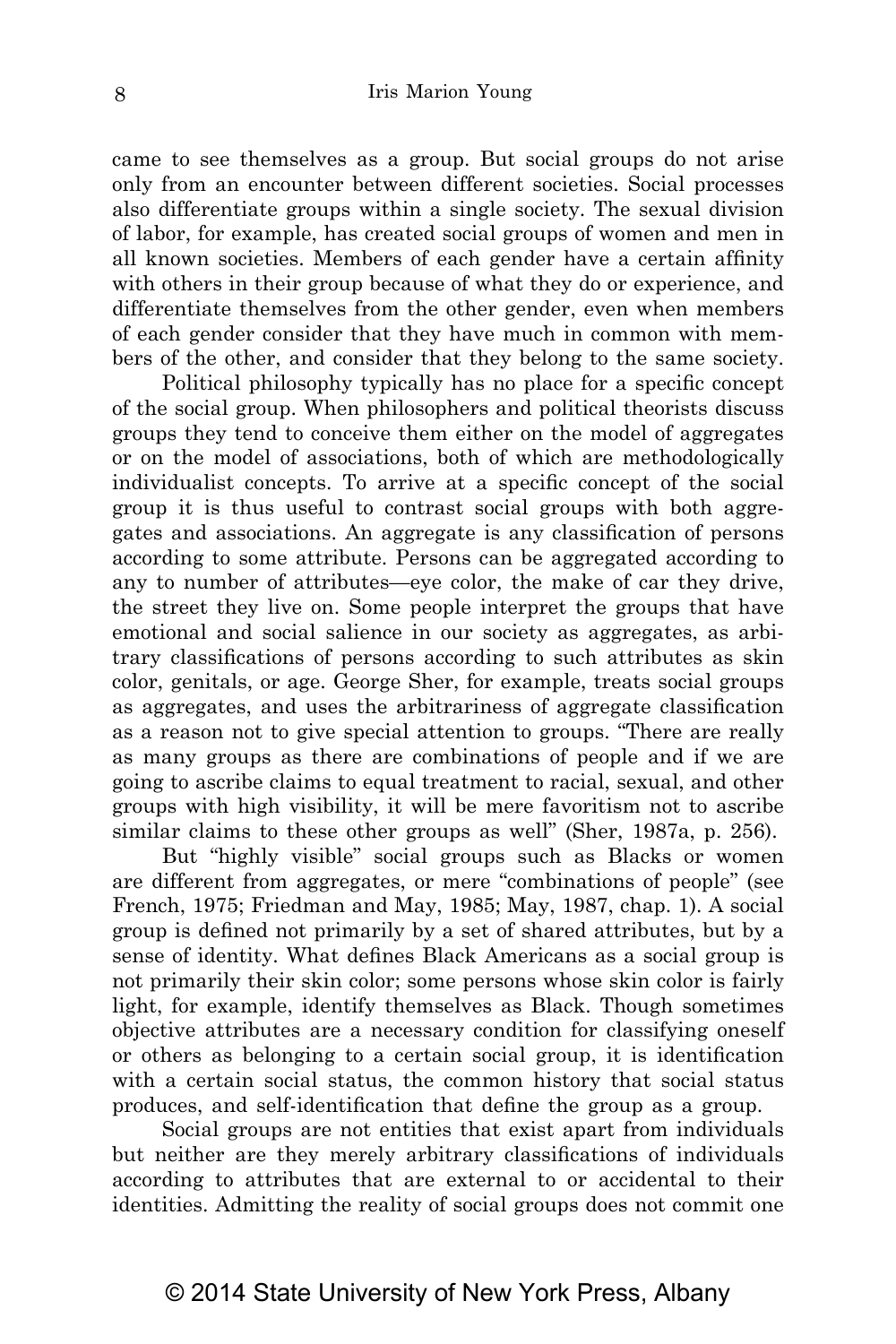to reifying collectivities, as some might argue. Group meanings partially constitute people's identities in terms of cultural forms, social situation, and history that group members know as theirs because these meanings have been either forced on them or forged by them or both (cf. Fiss, 1976). Groups are real not as substances, but as forms of social relations (cf. May, 1987, pp. 22–23).

Moral theorists and political philosophers tend to elide social groups more often with associations than with aggregates (e.g., French, 1975; May, 1987, chap. 1). By an association I mean a formally organized institution, such as a club, corporation, political party, church, college, or union. Unlike the aggregate model of groups, the association model recognizes that groups are defined by specific practices and forms of association. Nevertheless it shares a problem with the aggregate model. The aggregate model conceives the individual as prior to the collective because it reduces the social group to a mere set of attributes attached to individuals. The association model also implicitly conceives the individual as ontologically prior to the collective, as making up, or constituting groups.

A contract model of social relations is appropriate for conceiving associations, but not groups. Individuals constitute associations; they come to together as already formed persons and set them up, establishing rules, positions, and offices. The relationship of persons to associations is usually voluntary, and even when it is not, the person has nevertheless usually entered the association. The person is prior to the association also in that the person's identity and sense of self are usually regarded as prior to and relatively independent of association membership. Groups, on the other hand, constitute individuals. A person's particular sense of history, affinity, and separateness, even the person's mode of reasoning, evaluating, and expressing feeling, are constituted partly by her or his group affinities. This neither means that persons have no individual styles, nor are unable to transcend or reject a group identity. Nor does it preclude persons from having many aspects that are independent of these group identities.

The social ontology underlying many contemporary theories of justice is methodologically individualist or atomist. It presumes that the individual is ontologically prior to the social. This individualistic social ontology usually goes together with a normative conception of the self as independent. The authentic self is autonomous, unified, free, and self-made, standing apart from history and affiliations, choosing its life plan entirely for itself.

One of the main contributions of poststructuralist philosophy has been to expose as illusory this metaphysics of a unified self-making subjectivity, which posits the subject as an autonomous origin or an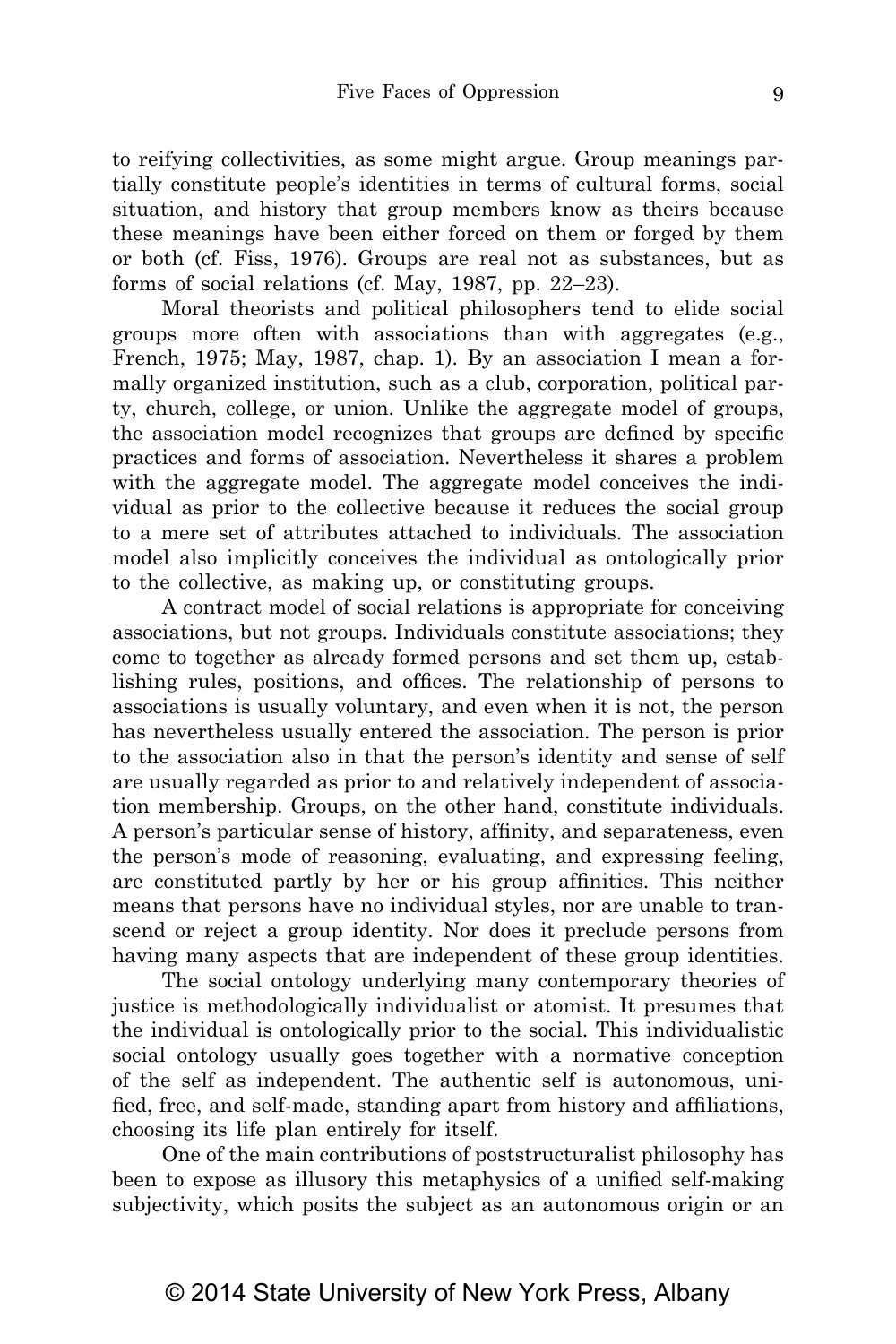underlying substance to which attributes of gender, nationality, family role, intellectual disposition, and so on might attach. Conceiving the subject in this fashion implies conceiving consciousness as outside of and prior to language and the context of social interaction, which the subject enters. Several currents of recent philosophy challenge this deeply held Cartesian assumption. Lacanian psychoanalysis, for example, stood by the social and philosophical theory influenced by Cartesian assumptions, which conceived the self as an achievement of linguistic positioning that is always contextualized in concrete relations with other persons, with mixed identities (Coward and Ellis, 1977). The self is a product of social processes, not their origin.

From a rather different perspective, Habermas indicates that a theory of communicative action also must challenge the "philosophy of consciousness," which locates intentional egos as the ontological origins of social relations. A theory of communicative action conceives individual identity not as an origin but as a product of linguistic and practical interaction (Habermas, 1987, pp. 3–10). As Stephen Epstein describes it, identity is "a socialized sense of individuality, an internal organization of self-perception concerning one's relationship to social categories that also incorporates views of the self perceived to be held by others. Identity is constituted relationally, through involvement with—and incorporation of—significant others and integration into communities" (Epstein, 1987, p. 29). Group categorization and norms are major constituents of individual identity (see Turner et al., 1987).

A person joins an association, and even if membership in it fundamentally affects one's life, one does not take that membership to define one's very identity, in the way, for example, being Navaho might. Group affinity, on the other hand, has the character of what Martin Heidegger (1962) calls "thrownness": *one finds oneself as* a member of a group, which one experiences as always already having been. For our identities are defined in relation to how others identify us, and they do so in terms of groups that are always already associated with specific attributes, stereotypes, and norms.

From the thrownness of group affinity it does not follow that one cannot leave groups and enter new ones. Many women become lesbians after first identifying as heterosexual. Anyone who lives long enough becomes old. These cases exemplify thrownness precisely because such changes in group affinity are experienced as transformations in one's identity. Nor does it follow from the thrownness of group affinity that one cannot define the meaning of group identity for oneself; those who identify with a group can redefine the meaning and norms of groups' identity. Indeed, oppressed groups have sought to confront their oppression by engaging in just such redefinition.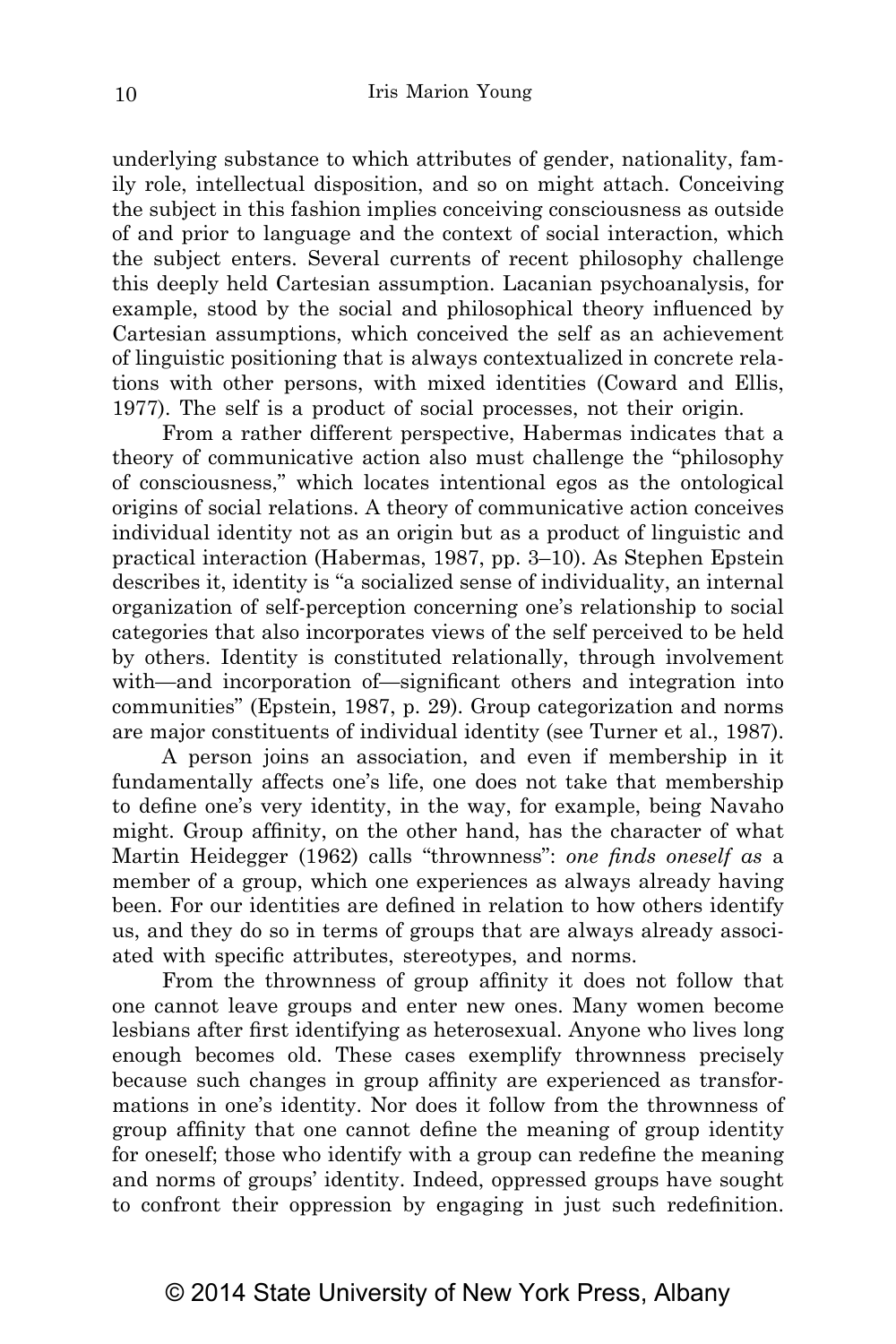The present point is only that one first finds group identity as given, and then takes it up in a certain way. While groups may come into being, they are never founded.

Groups, I have said, exist only in relation to other groups. A group may be identified by outsiders without those so identified having any specific consciousness of themselves as at group. Sometimes a group comes to exist only because one group excludes and labels a category of persons, and those labeled come to understand themselves as group members only slowly, on the basis of their shared oppression. In Vichy France, for example, Jews who had been so assimilated that they had no specifically Jewish identity were marked as Jews by others and given a specific social status by them. These people "discovered" themselves as Jews and then formed a group identity and affinity with one another (see Sartre, 1948). A person's group identities may be for the most part only a background or horizon to his or her life, becoming salient only in specific interactive contexts.

Assuming an aggregate model of groups, some people think that social groups are invidious fictions, essentializing arbitrary attributes. From this point of view, problems of prejudice, stereotyping, discrimination, and exclusion exist because some people mistakenly believe that group identification makes a difference to the capacities, temperament, or virtues of group members. This individualist conception of persons and their relation to one another tends to identify oppression with group identification. Oppression, in this view, is something that happens to people when they are classified in groups. Because others identify them as a group, they are excluded and despised. Eliminating oppression thus requires eliminating groups. People should be treated as individuals, not as members of groups, and allowed to form their lives freely without stereotypes or group norms.

This author takes issue with that position. While I agree that individuals should be free to pursue life plans in their own way, it is foolish to deny the reality of groups. Despite the modern myth of a decline of parochial attachments and ascribed identities, in modern society group differentiation remains endemic. As both markets and social administration increase the web of social interdependency on a world scale, and as more people encounter one another as strangers in cities and states, people retain and renew ethnic, locale, age, sex, and occupational group identifications, and form new ones in the processes of encounter (cf. Ross, 1980, p. 19; Rothschild, 1981, p. 130). Even when they belong to oppressed groups, people's group identifications are often important to them, and they often feel a special affinity for others in, their group. I believe that group differentiation is both an inevitable and a desirable aspect of modern social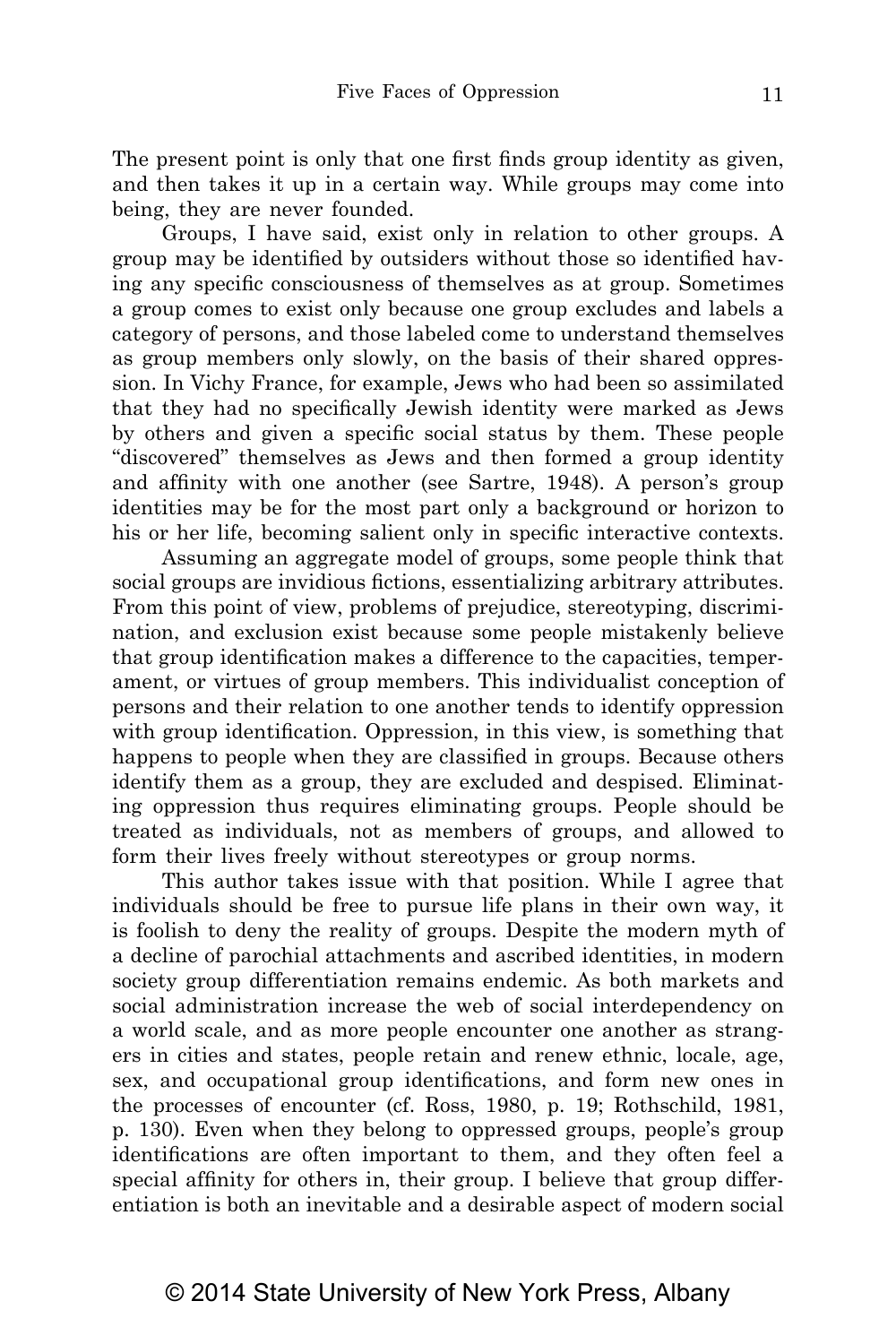processes. Social justice requires not the melting away of differences, but institutions that promote reproduction of and respect for group differences without oppression. Though some groups have come to be formed out of oppression, and relations of privilege and oppression structure the interactions between many groups, group differentiation is not in itself oppressive. Not all groups are oppressed. In the United States, Roman Catholics are a specific social group, with distinct practices and affinities with one another, but they are no longer an oppressed group. Whether a group is oppressed depends on whether it is subject to one or more of the five conditions I shall discuss below.

The view that groups are fictions does carry an important antideterminist or antiessentialist intuition. Oppression has often been perpetrated by a conceptualization of group difference in terms of unalterable essential natures that determine what group members deserve or are capable of, and that exclude groups so entirely from one another that they have no similarities or overlapping attributes. To assert that it is possible to have social group difference without oppression, it is necessary to conceptualize groups in a much more relational and fluid fashion.

Although social processes of affinity and differentiation produce groups, they do not give groups a substantive essence. There is no common nature that members of a group share. As aspects of a process, moreover, groups are fluid; they come into being and may fade away. Homosexual practices have existed in many societies and historical periods, for example. Gay men or lesbians have been identified as specific groups and so identified themselves, however, only in the twentieth century (see Ferguson, 1989, chap. 9; Altaian, 1981).

Arising from social relations and processes, finally, group differences usually cut across one another. Especially in a large, complex, and highly differentiated society, social groups are not themselves homogeneous, but mirror in their own differentiations many of the other groups in the wider society. In American society today, for example, Blacks are not a simple, unified group with a common life. Like other racial and ethnic groups, they are differentiated by age, gender, class, sexuality, region, and nationality, any of which in a given context may become a salient group identity.

This view of group differentiation as multiple, cross-cutting, fluid, and shifting implies another critique of the model of the autonomous, unified self. In complex, highly differentiated societies like our own, all persons have multiple group identifications. The culture, perspective, and relations of privilege and oppression of these vari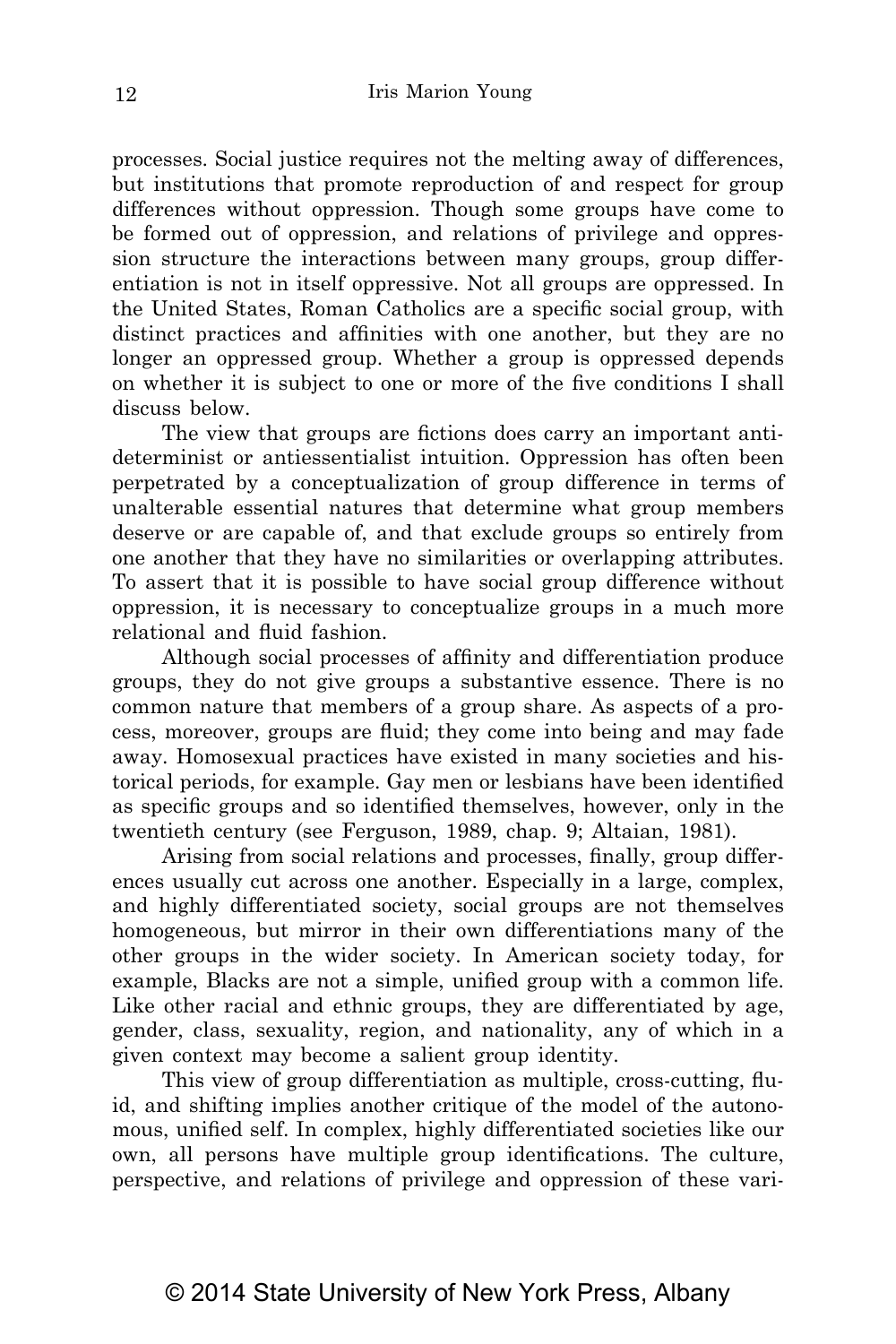ous groups, moreover, may not cohere. Thus, individual persons, as constituted partly by their group affinities and relations, cannot be unified; they are heterogeneous and not necessarily coherent.

# The Faces of Oppression

## *Exploitation*

The central function of Marx's theory of exploitation is to explain how class structure can exist in the absence of legally and normatively sanctioned class distinctions. In precapitalist societies domination is overt and accomplished through directly political means. In both slave society and feudal society the right to appropriate the product of the labor of others partly defines class privilege, and these societies legitimate class distinctions with ideologies of natural superiority and inferiority.

Capitalist society, on the other hand, removes traditional juridically enforced class distinctions and promotes a belief in the legal freedom of persons. Workers freely contract with employers and receive a wage; no formal mechanisms of law or custom force them to work for that employer or any employer. Thus, the mystery of capitalism arises: When everyone is formally free, how can there be class domination? Why do class distinctions persist between the wealthy, who own the means of production, and the mass of people, who work for them? The theory of exploitation answers this question. Profit, the basis of capitalist power and wealth, is a mystery if we assume that in the market goods exchange at their values. The labor theory of value dispels this mystery. Every commodity's value is a function of the labor time necessary for its production. Labor power is the one commodity that in the process of being consumed produces new value. Profit comes from the difference between the value of the labor performed and the value of the capacity to labor which the capitalist purchases. Profit is possible only because the owner of capital appropriates any realized surplus value.

In recent years, Marxist scholars have engaged in considerable controversy about the viability of the labor theory of value this account of exploitation relies on (see Wolff, 1984, chap. 4). John Roemer (1982), for example, developed a theory of exploitation that claims to preserve the theoretical and practical purposes of Marx's theory, but without assuming a distinction between values and prices and without being restricted to a concept of abstract, homogeneous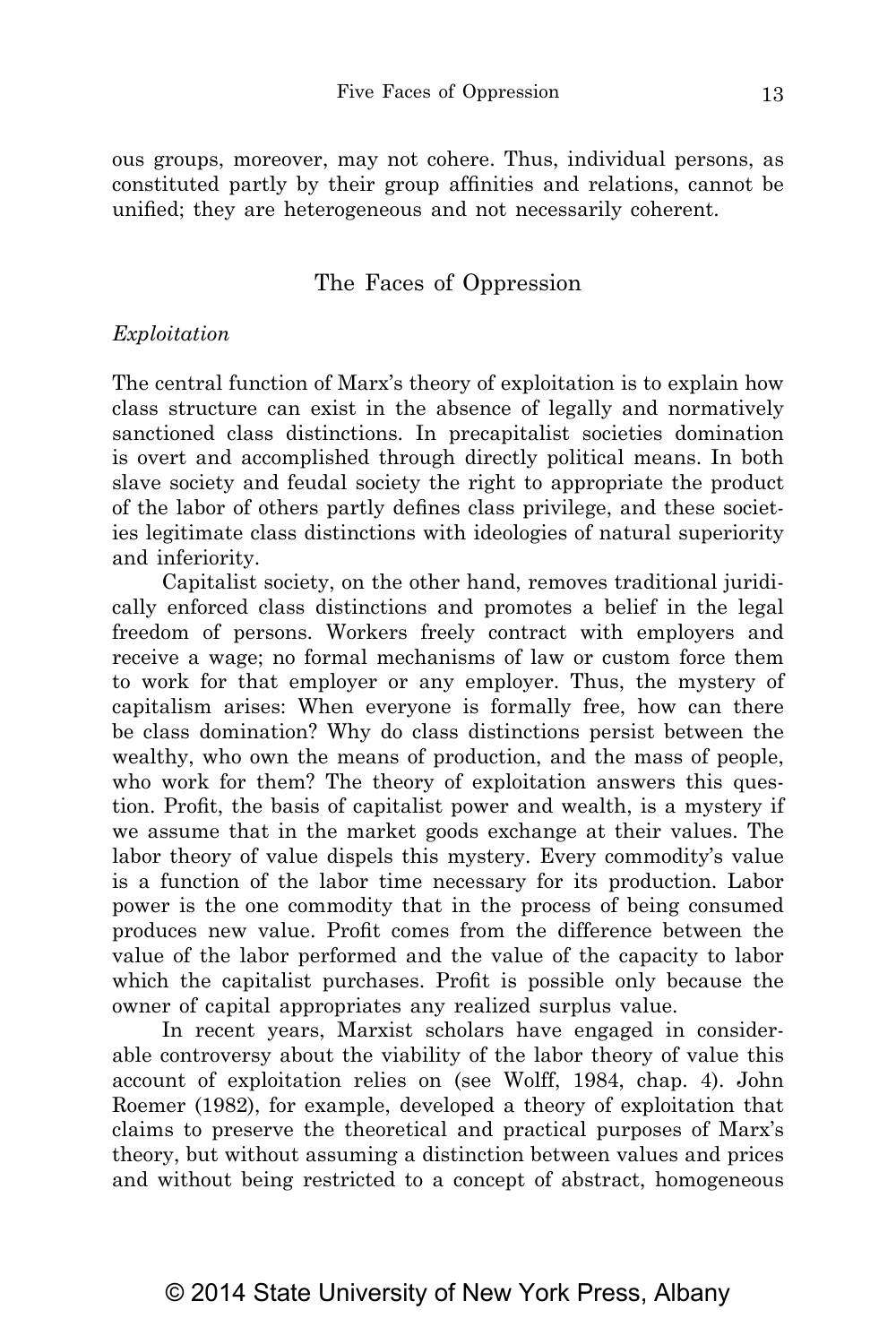labor. My purpose here is not to engage in technical economic disputes, but to indicate the place of a concept of exploitation in a conception of oppression.

Marx's theory of exploitation lacks an explicitly normative meaning, even though the judgment that workers are exploited clearly has normative as well as descriptive power in that theory (Buchanan, 1982, chap. 3). C. B. Macpherson (1973, chap. 3) reconstructs this theory of exploitation in a more explicitly normative form. The injustice of capitalist society consists in the fact that some people exercise their capacities under the control, according to the purposes, and for the benefit of other people. Through private ownership of the means of production, and through markets that allocate labor and the ability to buy goods, capitalism systematically transfers the powers of some persons to others, thereby augmenting the power of the latter. In this process of the transfer of powers, according to Macpherson, the capitalist class acquires and maintains an ability to extract benefits from workers. Not only are powers transferred from workers to capitalists, but also the powers of workers diminish by more than the amount of the transfer, because workers suffer material deprivation and a loss of control, and hence are deprived of important elements of selfrespect. Justice, then, requires eliminating the institutional forms that enable and enforce this process of transference and replacing them with institutional forms that enable all to develop and use their capacities in a way that does not inhibit, but rather can enhance, similar development and use in others.

The central insight expressed in the concept of exploitation, then, is that this oppression occurs through a steady process of the transfer of the results of the labor of one social group to benefit another. The injustice of class division does not consist only in the distributive fact that some people have great wealth while most people have little (cf. Buchanan, 1982, pp. 44–49; Holmstrom, 1977). Exploitation enacts a structural relation between social groups. Social rules about what work is, who does what for whom, how work is compensated, and the social process by which the results of work are appropriated operate to enact relations of power and inequality. These relations are produced and reproduced through a systematic process in which the energies of the have-nots are continuously expended to maintain and augment the power, status, and wealth of the haves.

Many writers have cogently argued that the Marxist concept of exploitation is too narrow to encompass all forms of domination and oppression (Giddens, 1981, p. 242; Britain and Maynard, 1984, p. 93; Murphy, 1985; Bowles and Gintis, 1986, pp. 20–240). In particular, the Marxist concept of class leaves important phenomena of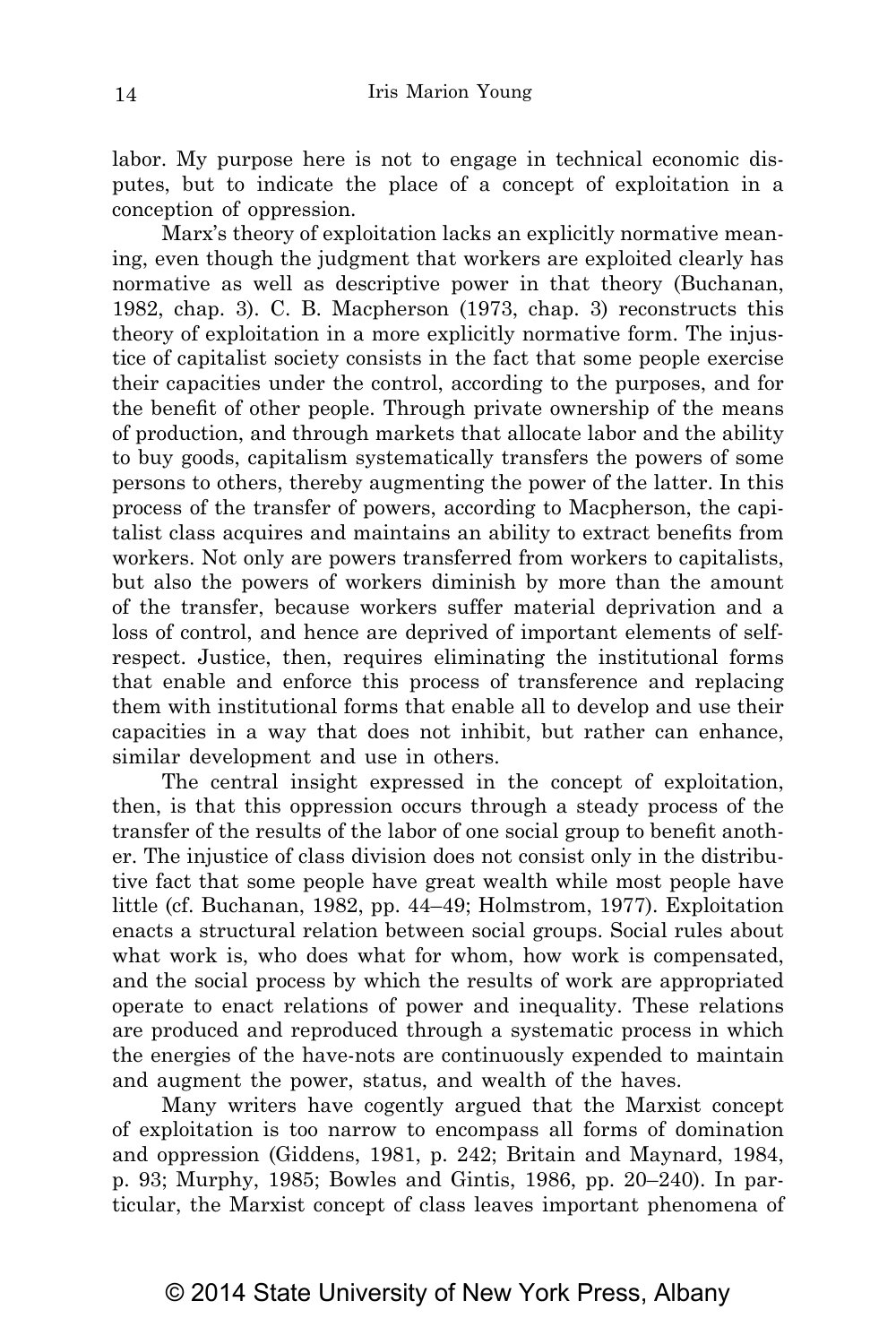sexual and racial oppression are unexplained. Does this mean that sexual and racial oppression are nonexploitative, and that we should reserve wholly distinct categories for these oppressions? Or can the concept of exploitation be broadened to include other ways in which the labor and energy expenditure of one group benefits another, and reproduces a relation of domination between them?

Feminists have had little difficulty showing that women's oppression consists partly in a systematic and unreciprocated transfer of powers from women to men. Women's oppression consists not merely in an inequality of status, power, and wealth resulting from men's excluding them from privileged activities. The freedom, power, status and self-realization of men is possible precisely because women work for them. Gender exploitation has two aspects, transfer of the fruits of material labor to men and transfer of nurturing and sexual energies to men. Christine Delphy (1984), for example, describes marriage as a class relation in which women's labor benefits men without comparable remuneration. She makes it clear that the exploitation consists not in the sort of work that women do in the home, for this might include various kinds of tasks, but in the fact that they perform tasks for someone on whom they are dependent. Thus, for example, in most systems of agricultural production in the world, men take to market the goods women have produced, and more often than not men receive the status and often the entire income from this labor.

With the concept of sex-affective production, Ann Ferguson (1979; 1984; 1989, chap. 4) identifies another form of the transference of women's energies to men. Women provide men and children with emotional care and provide men with sexual satisfaction, and as a group receive relatively little of either from men (cf. Brittan and Maynard, pp. 142–148). The gender socialization of women makes us tend to be more attentive to interactive dynamics than men, and makes women good at providing empathy and support for people's feelings and at smoothing over interactive tensions. Both men and women look to women as nurturers of their personal lives, and women frequently complain that when they look to men for emotional support they do not receive it (Easton, 1978). The norms of heterosexuality, moreover, are oriented around male pleasure, and consequently many women receive little satisfaction from their sexual interaction with men (Gottlieb, 1984).

Most feminist theories of gender exploitation have concentrated on the institutional structure of the patriarchal family. Recently, however, feminists have begun to explore relations of gender exploitation enacted in the contemporary workplace and through the state. Carol Brown argues that as men have removed themselves from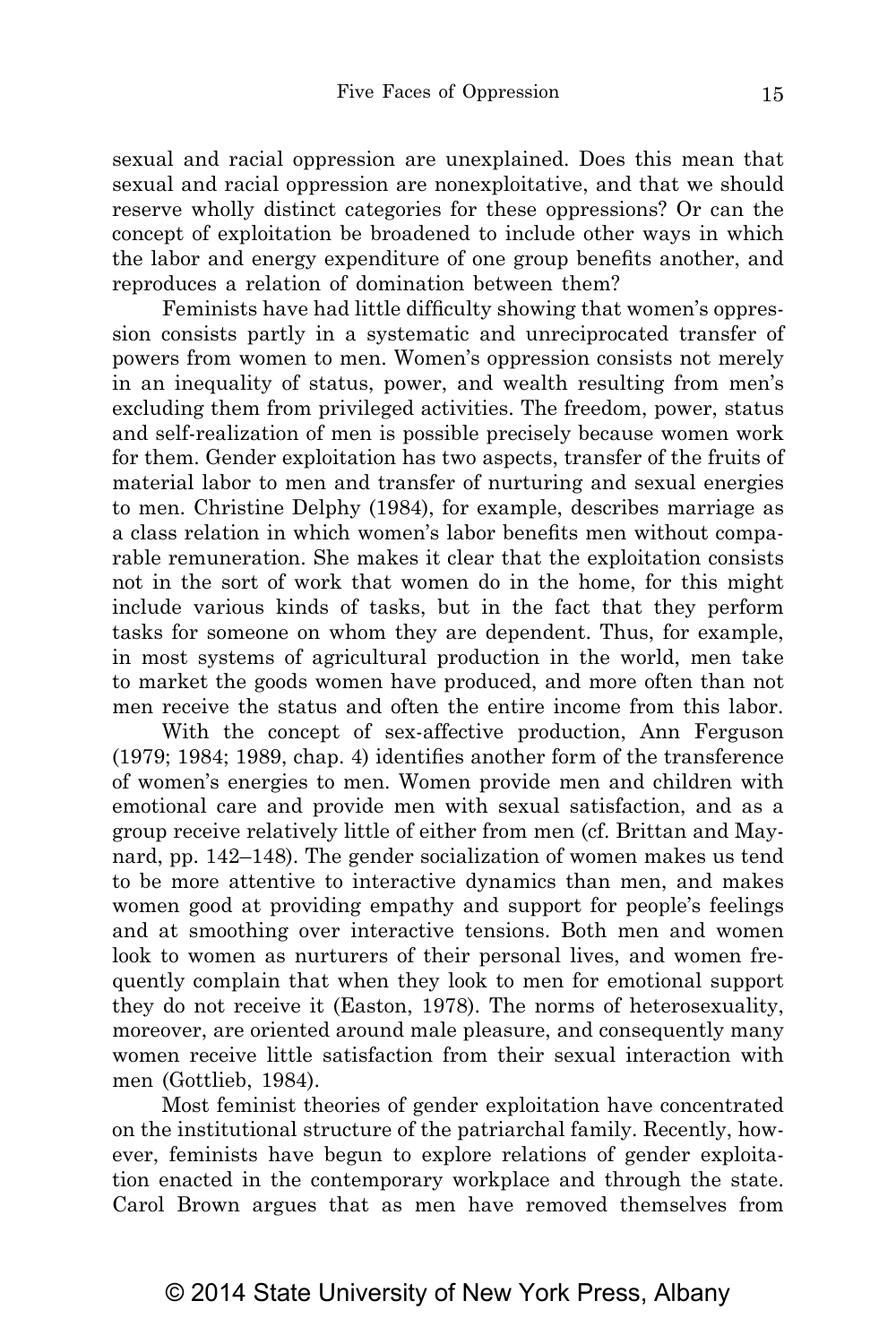responsibility for children, many women have become dependent on the state for subsistence as they continue to bear nearly total responsibility for child rearing (Brown, 1981; cf. Boris and Bardaglio, 1983: A. Ferguson, 1984). This creates a new system of the exploitation of women's domestic labor mediated by state institutions, which she calls public patriarchy.

In twentieth-century capitalist economics the workplaces that women have been entering in increasing numbers serve as another important site of gender exploitation. David Alexander (1987) argues that typically feminine jobs involve gender-based tasks requiring sexual labor, nurturing, caring for others' bodies, or smoothing over workplace tensions. In these ways women's energies are expended in jobs that enhance the status of, please, or comfort others, usually men; and these gender-based labors of waitresses, clerical workers, nurses, and other caretakers often go unnoticed and undercompensated.

To summarize, women are exploited in the Marxist sense to the degree that they are wage workers. Some have argued that women's domestic labor also represents a form of capitalist class exploitation insofar as it is labor covered by the wages a family receives. As a group, however, women undergo specific forms of gender exploitation in which their energies and power are expended, often unnoticed and unacknowledged, usually to benefit men by releasing them for more important and creative work, enhancing their status or the environment around them, or providing them with sexual or emotional service.

Race is a structure of oppression at least as basic as class or gender. Are there, then, racially specific forms of exploitation? There is no doubt that racialized groups in the United States, especially Blacks and Latinos, are oppressed through capitalist superexploitation resulting from a segmented labor market that tends to reserve skilled, high-paying, unionized jobs for Whites. There is wide disagreement about whether such superexploitation benefits Whites as a group or only benefits the capitalist class (see Reich, 1981), and I do not intend to enter into that dispute here.

However, one answers the question about capitalist superexploitation of racialized groups, is it possible to conceptualize a form of exploitation that is racially specific on analogy with the gender-specific forms just discussed? I suggest that the category of *menial* labor might supply a means for such conceptualization. In its derivation "menial" designates the labor of servants. Wherever there is racism, there is the assumption, more or less enforced, that members of the oppressed racial groups are or ought to be servants of those, or some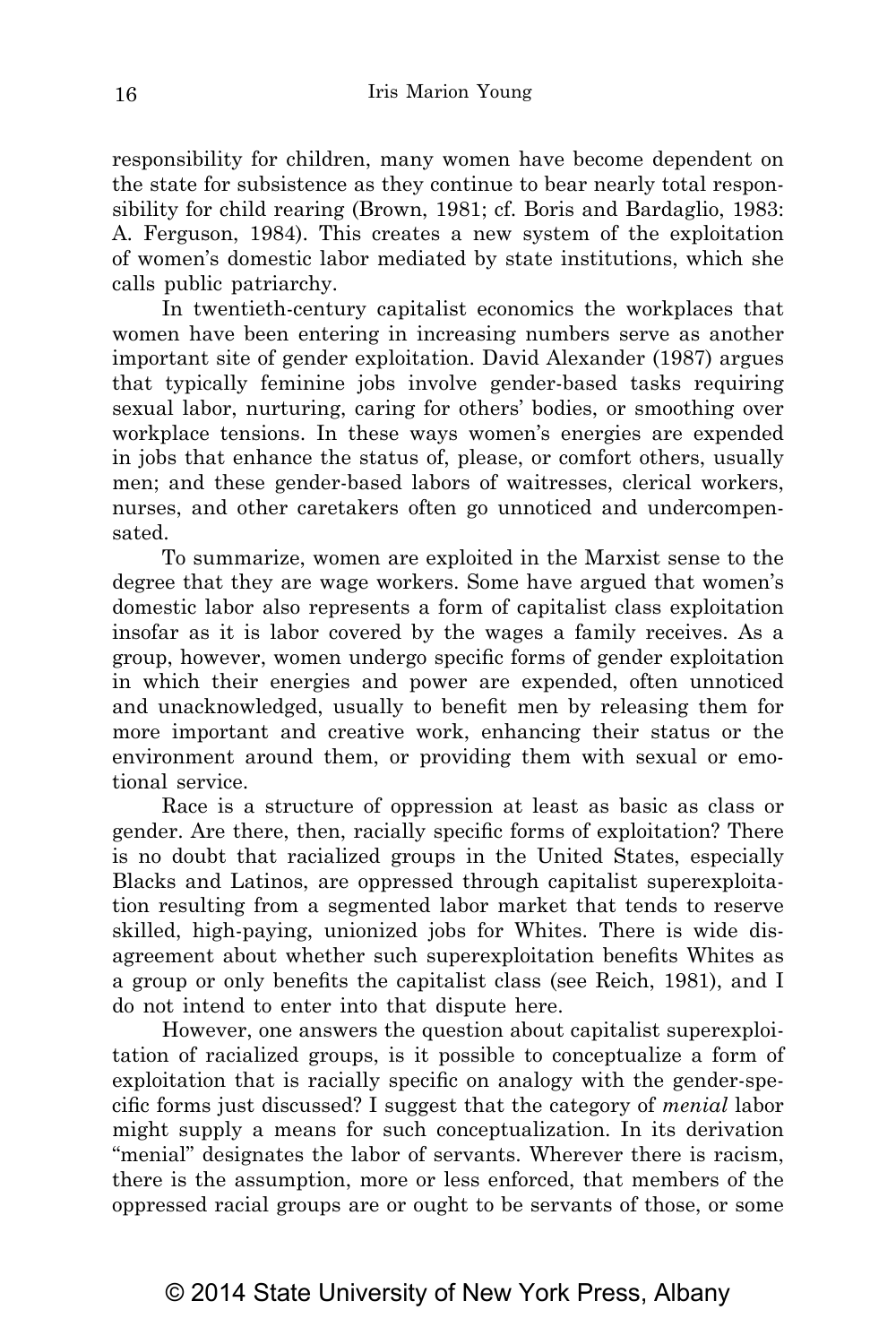of those, in the privileged group. In most White racist societies this means that many White people have dark or yellow-skinned domestic servants, and in the United States today there remains significant racial structuring of private household service. But in the United States today much service labor has gone public; anyone who goes to a good hotel or a good restaurant can have servants. Servants often attended the daily—and nightly—activities of business executives, government officials, and other high-status professionals. In our society there remains strong cultural pressure to fill servant jobs—bellhop, porter, chambermaid, busboy, and so on—with Black and Latino workers. These jobs entail a transfer of energies whereby the servers enhance the status of the served.

Menial labor usually refers not only to service, however, but also to any servile, unskilled, low-paying work lacking in autonomy, in which a person is subject to taking orders from many people. Menial work tends to be auxiliary work, instrumental to the work of others, where those others receive primary recognition for doing the job. Laborers on a construction site, for example, are at the beck and call of welders, electricians, carpenters, and other skilled workers, who receive recognition for the job done. In the United States, explicit racial discrimination once reserved menial work for Blacks, Chicanos, American Indians, and Chinese, and menial work still tends to be linked to Black and Latino workers (Symanski, 1985). I offer this category of menial labor as a form of racially specific exploitation, as a provisional category in need of exploration.

The injustice of exploitation is most frequently understood on a distributive model. For example, though he does not offer an explicit definition of the concept, by "exploitation" Bruce Ackerman seems to mean a seriously unequal distribution of wealth, income, and other resources that is group based and structurally persistent (Ackerman, 1980, chap. 8). John Roemer's definition of exploitation is narrower and more rigorous: "An agent is exploited when the amount of labor embodied in any bundle of goods he could receive, in a feasible distribution of society's net product, is less than the labor he expended" (Roemer, 1982, p. 122). This definition too turns the conceptual focus from institutional relations and processes to distributive outcomes.

Jeffrey Reiman argues that such a distributive understanding of exploitation reduces the injustice of class processes to a function of the inequality of the productive assets classes own. This misses, according to Reiman, the relationship of force between capitalists and workers, the fact that the unequal exchange in question occurs within coercive structures that give workers few options (Reiman, 1987; cf. Buchanan, 1982, p. 49; Holmstrom, 1977). The injustice of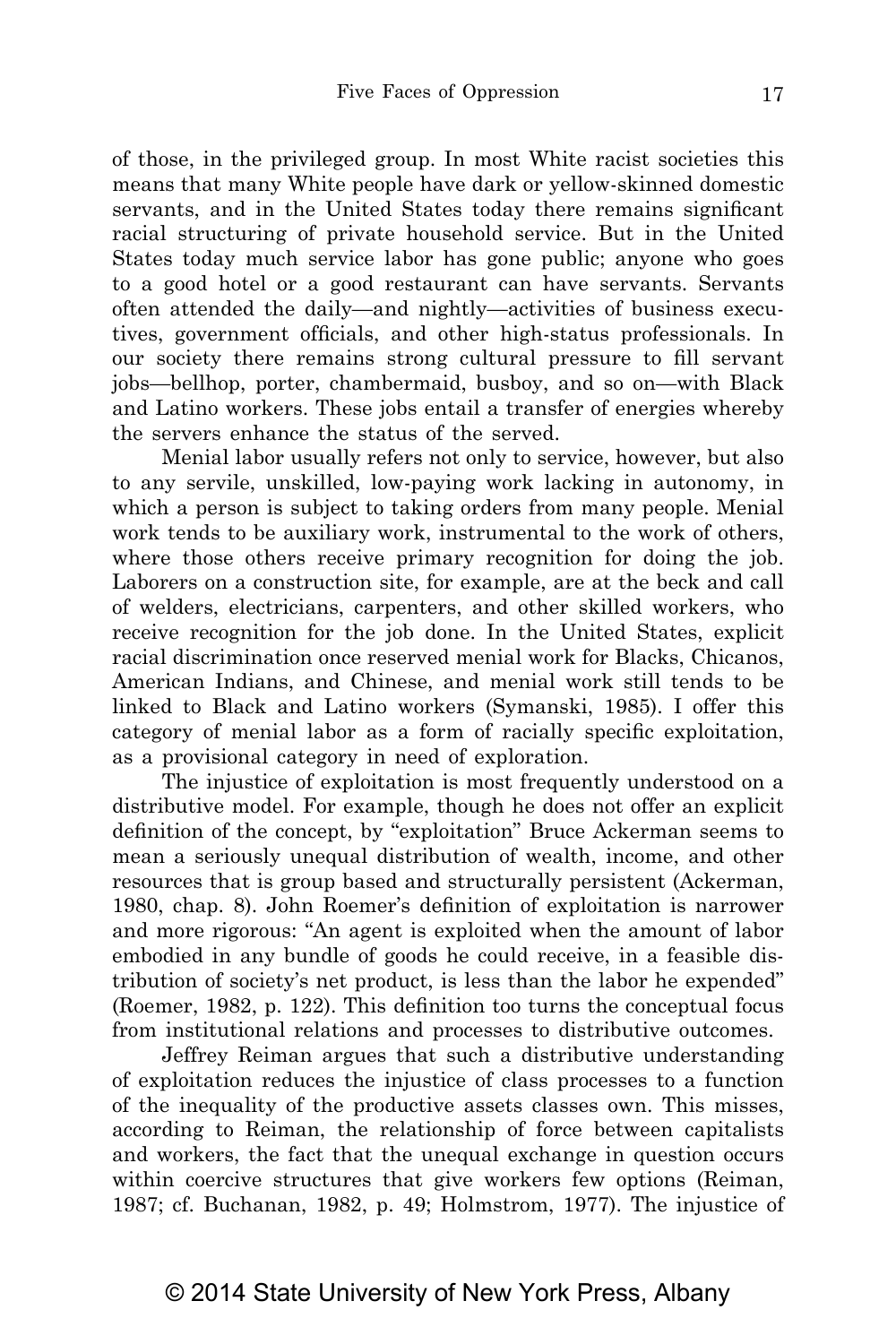exploitation consists in social processes that bring about a transfer of energies from one group to another to produce unequal distributions, and in the way in which social institutions enable a few to accumulate while they constrain many more. The injustices of exploitation cannot be eliminated by redistribution of goods, for as long as institutionalized practices and structural relations remain unaltered, the process of transfer will re-create an unequal distribution of benefits. Bringing about justice where there is exploitation requires reorganization of institutions and practices of decision making, alteration of the division of labor, and similar measures of institutional, structural, and cultural change.

#### *Marginalization*

Increasingly in the United States, racial oppression occurs in the form of marginalization rather than exploitation. Marginals are people the system of labor cannot or will not use. Not only in Third World capitalist countries, but also in most Western capitalist societies, there is a growing underclass of people permanently confined to lives of social marginality, most of whom are racially marked—Blacks or Indians in Latin America, and Blacks, East Indians, Eastern Europeans, or North Africans in Europe.

Marginalization is by no means the fate only of racially marked groups, however. In the United States a shamefully large proportion of the population is marginal; old people and increasingly people who are not very old but get laid off from their jobs and cannot find new work; young people, especially Black or Latino, who cannot find first or second jobs; many single mothers and their children; other people involuntarily unemployed; many mentally and physically disabled people; Americans Indians, especially those on reservations.

Marginalization is perhaps the most dangerous form of oppression. A whole category of people is expelled from useful participation in social life and thus potentially subjected to severe material deprivation and even extermination. The material deprivation marginalization often causes is certainly unjust, especially in a society where others have plenty. Contemporary advanced capitalist societies have in principle acknowledged the injustices of material deprivation caused by marginalization, and have taken some steps to address it by providing welfare payments and services. The continuance of this welfare state is by no means assured, and in most welfare state societies, especially the United States, welfare redistributions do not eliminate large-scale suffering and deprivation. Material deprivation, which can be addressed by redistributive social policies, is not, how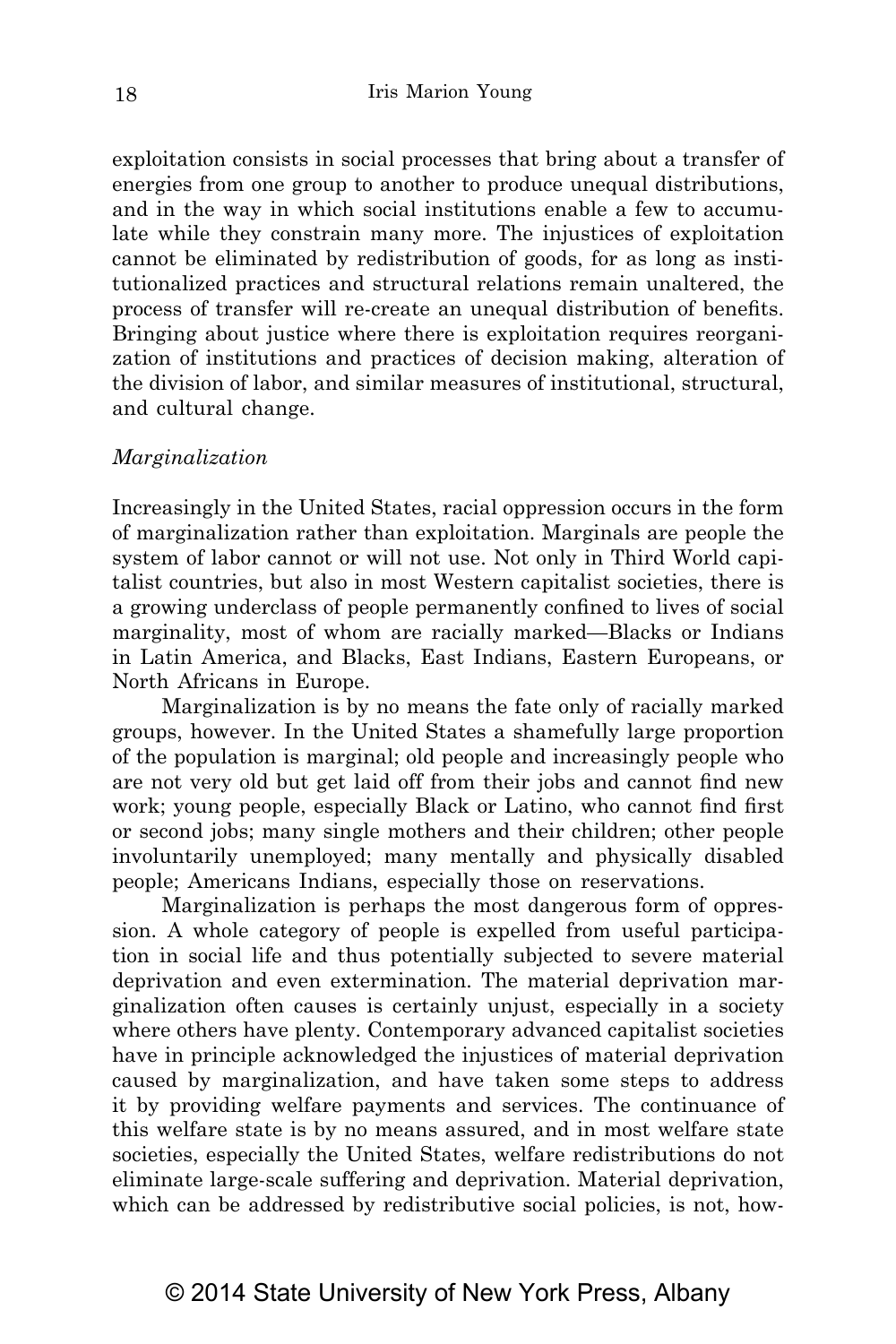ever, the extent of the harm caused by marginalization. Two categories of injustice beyond distribution are associated with marginality in advanced capitalist societies. First, the provision of welfare itself produces new injustice by depriving those dependent on it of rights and freedoms that others have. Second, even when material deprivation is somewhat mitigated by the welfare state, marginalization is unjust because it blocks the opportunity to exercise capacities in socially defined and recognized ways. I shall explicate each of these in turn.

Liberalism has traditionally asserted the right of all rational autonomous agents to equal citizenship. Early bourgeois liberalism explicitly excluded from citizenship all those whose reason was questionable or not fully developed, and all those not independent (Pateman, 1988, chap. 3; cf. Bowles and Gintis, 1986, chap. 2). Thus, poor people, women, the mad and the feebleminded, and children were explicitly excluded from citizenship, and many of these were housed in institutions modeled on the modern prison: poorhouses, insane asylums, schools.

Today the exclusion of dependent persons from equal citizenship rights is only barely hidden beneath the surface. Because they depend on bureaucratic institutions for support or services, the old, the poor, and the mentally and physically disabled are subject to patronizing, punitive, demeaning, and arbitrary treatment by the policies and people associated with welfare bureaucracies. Being a dependent in our society implies being legitimately subject to the often arbitrary and invasive authority of social service providers and other public and private administrators, who enforce rules with which the marginal must comply, and otherwise exercise power over the conditions of their lives. In meeting needs of the marginalized, often with the aid of social scientific disciplines, welfare agencies also construct the needs themselves. Medical and social service professionals know what is good for those they serve, and the marginals and dependents themselves do not have the right to claim to know what is good for them (Fraser, 1987a; K. Ferguson, 1984, chap. 4). Dependency in our society thus implies, as it has in all liberal societies, a sufficient warrant to suspend basic rights to privacy, respect, and individual choice.

Although dependency produces conditions of injustice in our society, dependency in itself need not be oppressive. One cannot imagine a society in which some people would not need to be dependent on others at least some of the time: children, sick people, women recovering from childbirth, old people who have become frail, depressed or otherwise emotionally needy persons, have the moral right to depend on others for subsistence and support.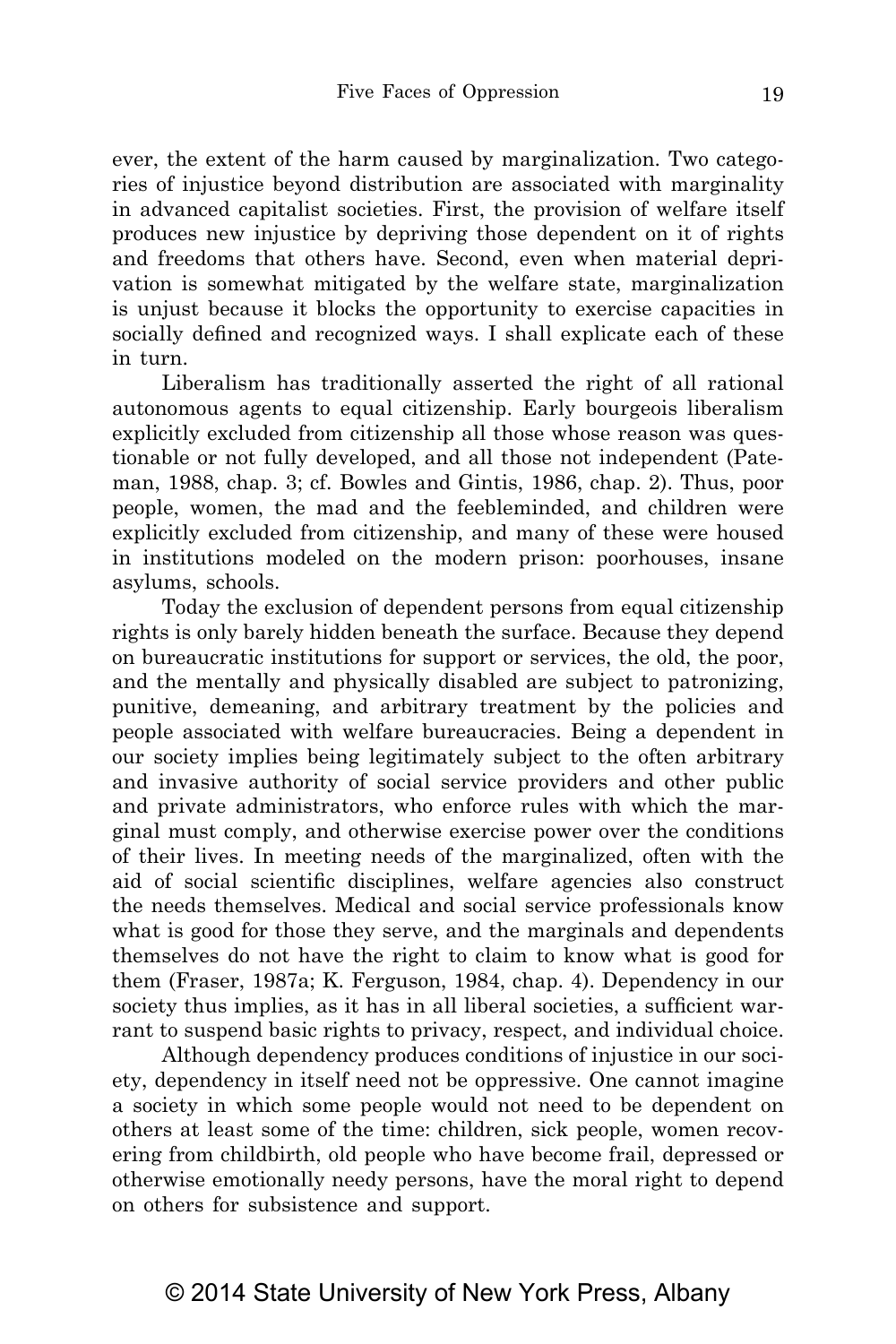An important contribution of feminist moral theory has been to question the deeply held assumption that moral agency and full citizenship require that a person be autonomous and independent. Feminists have exposed this assumption as inappropriately individualistic and derived from a specifically male experience of social relations, which values competition and solitary achievement (see Gilligan, 1982; Friedman, 1985). Female experience of social relations, arising both from women's typical domestic care responsibilities and from the kinds of paid work that many women do, tends to recognize dependence as a basic human condition (cf. Hartsock, 1983, chap. 10). Whereas on the autonomy model a just society would as much as possible give people the opportunity to be independent, the feminist model envisions justice as according respect and participation in decision making to those who are dependent as well as to those who are independent (Held, 1987b). Dependency should not be a reason to be deprived of choice and respect, and much of the oppression many marginals experience would be lessened if a less individualistic model of rights prevailed.

Marginalization does not cease to be oppressive when one has shelter and food. Many old people, for example, have sufficient means to live comfortably but remain oppressed in their marginal status. Even if marginals were provided a comfortable material life within institutions that respected their freedom and dignity, injustices of marginality would remain in the form of uselessness, boredom, and lack of self-respect. Most of our society's productive and recognized activities take place in contexts of organized social cooperation, and social structures and processes that close persons out of participation in such social cooperation are unjust. Thus while marginalization definitely entails serious issues of distributive justice, it also involves the deprivation of cultural, practical, and institutionalized conditions for exercising capacities in a context of recognition and interaction.

The fact of marginalization raises basic structural issues of justice, in particular concerning the appropriateness of a connection between participation in productive activities of social cooperation, on the one hand, and access to the means of consumption, on the other. As marginalization is increasing, with no signs of abatement, some social policy analysts have introduced the idea of a "social wage" as a guaranteed socially provided income not tied to the wage system. Restructuring of productive activity to address a right of participation, however, implies organizing some socially productive activity outside of the wage system (see Offe, 1985, pp. 95–100), through public works or self-employed collectives.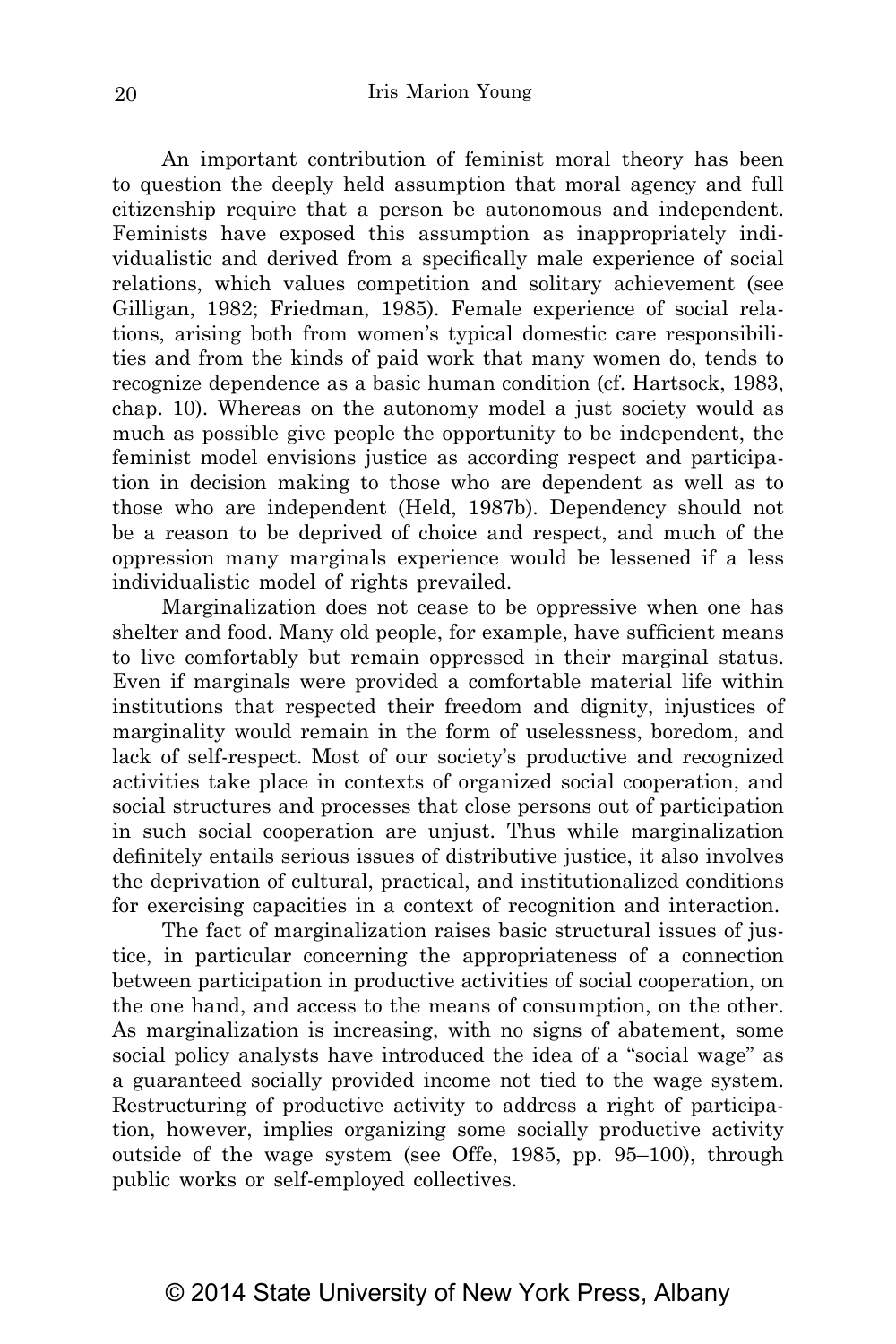#### *Powerlessness*

As I have indicated, the Marxist idea of class is important because it helps reveal the structure of exploitation: that some people have their power and wealth because they profit from the labors of others. For this reason I reject the claim some make that a traditional class exploitation model fails to capture the structure of contemporary society. It remains the case that the labor of most people in the society augments the power of relatively few. Despite their differences from nonprofessional workers, most professional workers are still not members of the capitalist class. Professional labor either involves exploitative transfers to capitalists or supplies important conditions for such transfers. Professional workers are in an ambiguous class position, it is true, because they also benefit from the exploitation of nonprofessional workers.

While it is false to claim that a division between capitalist and working classes no longer describes our society, it is also false to say that class relations have remained unaltered since the nineteenth century. An adequate conception of oppression cannot ignore the experience of social division reflected in the colloquial distinction between the "middle class" and the "working class," a division structured by the social division of labor between professionals and nonprofessionals. Professionals are privileged in relation to nonprofessionals, by virtue of their position in the division of labor and the status it carries. Nonprofessionals suffer a form of oppression in addition to exploitation, which I call powerlessness.

In the United States, as in other advanced capitalist countries, most workplaces are not organized democratically, direct participation in public policy decisions is rare, and policy implementation is, for the most part, hierarchical, imposing rules on bureaucrats and citizens. Thus, most people in these societies do not regularly participate in making decisions that affect the conditions of their lives and actions, and in this sense, most people lack significant power. At the same time, domination in modern society is enacted through the widely dispersed powers of many agents mediating the decisions of others. To that extent many people have some power in relation to others, even though they lack the power to decide policies or results. The powerless are those who lack authority or power even in this mediated sense, those over whom power is exercised without their exercising it; the powerless are situated so that they must take orders and rarely have the right to give them. Powerlessness also designates a position in the division of labor and the concomitant social